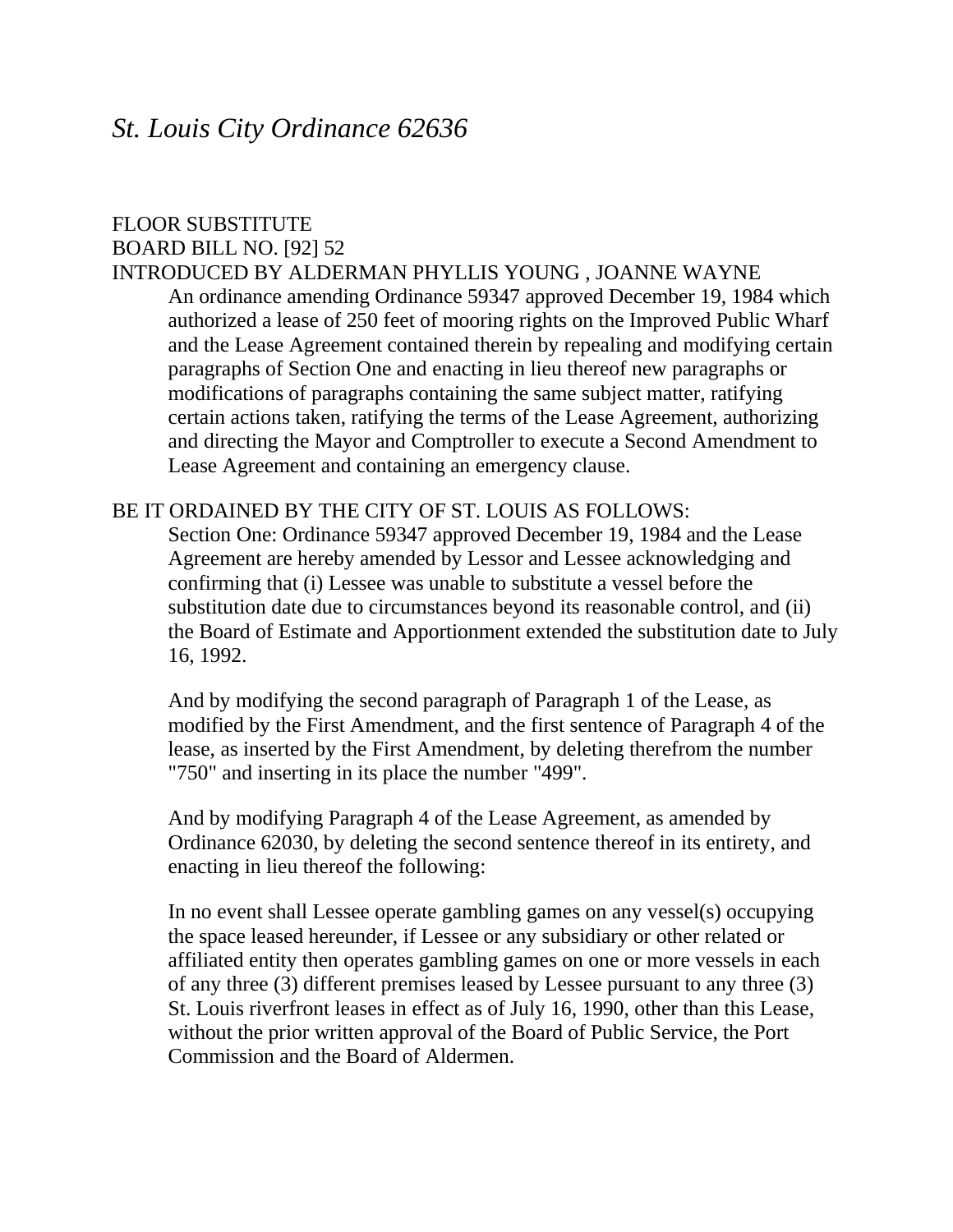And by modifying Paragraph 6 of the Lease Agreement, as amended by Ordinance 62030, by repealing the fourth sentence thereof in its entirety, and enacting in lieu thereof the following:

In the event Lessee's business is not operating for any reason for any period beyond one year after a vessel has been substituted or constructed in the leased spaced, this Lease shall be forfeited.

And by repealing Paragraph 7 of the Lease Agreement in its entirety.

And by repealing the paragraph added to Paragraph 1 of Appendix "A" to the Lease Agreement, as amended by Ordinance 62030, and enacting in lieu thereof the following:

At any time Lessee operates gambling games on any vessel occupying the space leased hereunder pursuant to any law of the State of Missouri ("Missouri Gaming Law"), Lessee agrees to pay to the Port Authority Commission of the City of St. Louis, in addition to the annual base rent paid to Lessor hereunder, a sum (the "gaming rental") equal to two percent (2%) of the "adjusted gross receipts" received by Lessee; provided, however, the gaming rental shall adjusted (higher or lower) to be equal to the gaming rental rates and terms actually charged on any other vessel in the Central Riverfront Area on which gambling games are operated. "Adjusted gross receipts" shall mean the gross receipts from licensed gambling games and devices less winnings paid to wagerers. Lessor and Lessee agree that the gaming rental shall not be subject to adjustment or renegotiation, whether based on the Wholesale Industrial Commodities Index or otherwise; provided, however, in the event Lessee desires to amend the lease, Lessor and Lessee agree that the gaming rental may be subject to readjustment or renegotiation.

And by modifying Paragraph 8 of Appendix "A" to the Lease Agreement by inserting in the second line thereof following the word "lease", the phrase "or relocate Lessee."

And by modifying Paragraph 9 of Appendix "A" to the Lease Agreement (i) by inserting in the fourth line of the first sentence thereof following the word "Lease", the phrase "or relocate Lessee", and (ii) by inserting between the first and second sentences thereof, the following:

Lessor's right of relocation hereunder shall be limited to relocation of Lessee on the Central Riverfront, which would be between the Martin Luther King Bridge and the Poplar Street Bridge, in line with an overall plan for relocation.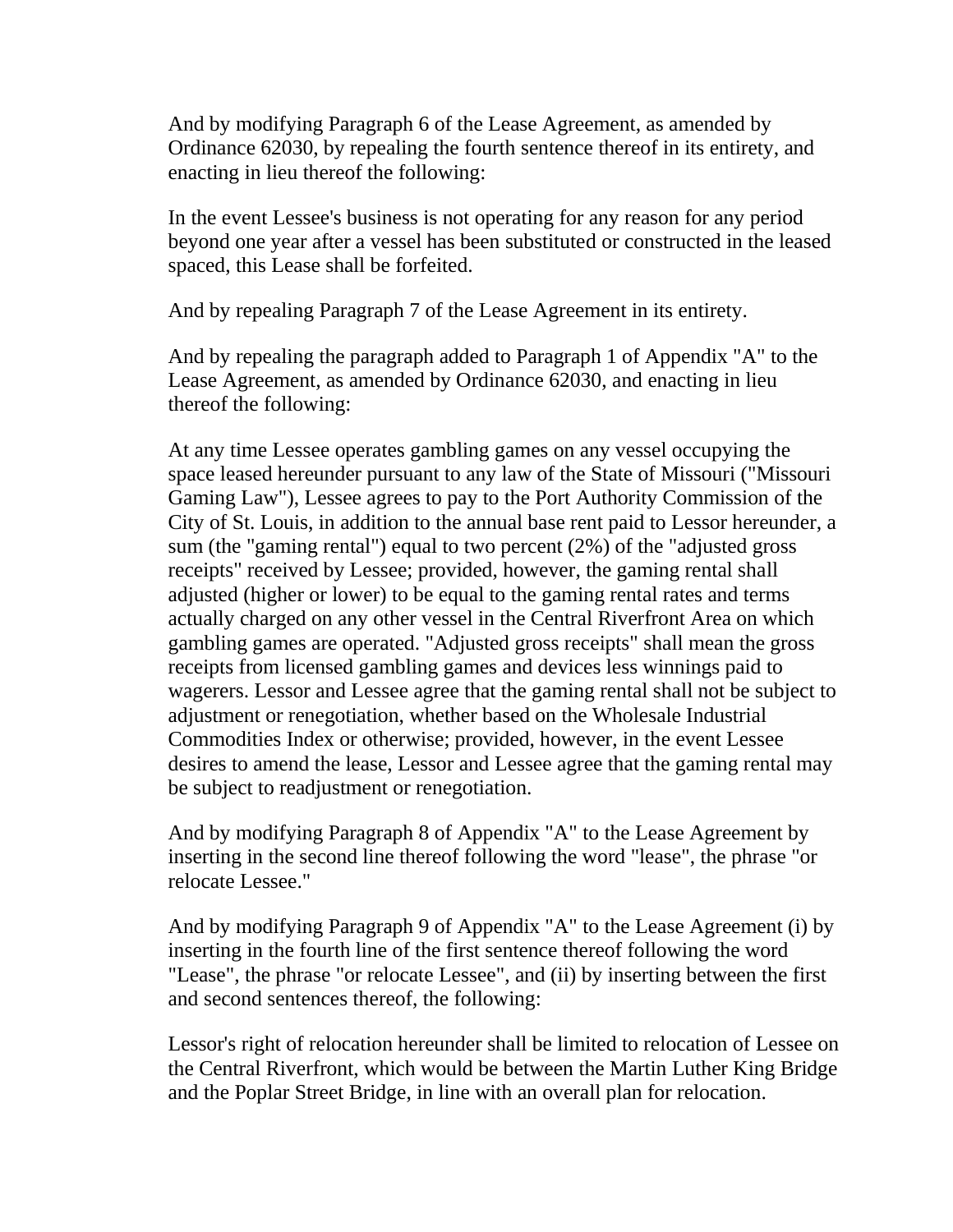And by modifying Paragraph 10 of Appendix "A" to the Lease Agreement by inserting in the first line thereof following the word "modified", the phrase "or Lessee is relocated."

And by modifying Paragraph 11 of Appendix "A" to the Lease Agreement by inserting in the second line thereof following the word "amended", the phrase "or Lessee is relocated".

And by repealing Paragraph 13 of Appendix "A" to the Lease Agreement, as amended by Ordinance 62030, and enacting in lieu thereof the following:

13. Any sublease of all or any part of the leased premises, or assignment of this Lease, or change in entity structure of Lessee, shall be valid only with the approval of the Board of Public Service of the City of St. Louis and the Port Commission, which approval shall not be unreasonably withheld; provided, however, that notwithstanding the foregoing, and without such approval, Lessee shall have the right to assign this Lease (whether directly, by operation of law or otherwise) or sublet all or any part of the leased premises to a related entity (a transfer of the Lease from a partnership to a related entity resulting from the assignment of all of the partnership interests of such partnership to such related entity, and the subsequent or simultaneous transfer of the Lease to such related entity as a result of the dissolution and/or liquidation of the partnership, shall be deemed to be an assignment for this purpose), or to change its entity structure or change the person or persons who as of May 1, 1992 owned a majority of the voting shares of stock of Lessee or Lessee's direct or indirect parent's voting shares of stock as the result of a merger into or consolidation with another corporation, partnership or other entity, or as the result of any transfer(s) by gift (which shall be deemed to include any sale or other transfer to any lineal descendants of such majority stockholder or his spouse, or any trusts for the benefit of such descendants) or inheritance, or as the result of a public offering of stock where the Lessee or a corporation which controls Lessee will be a reporting company under the Securities and Exchange Act of 1934. As used in this Paragraph, "related entity" shall include any subsidiary, parent and sister corporations, partnerships, or other entities which control, are controlled by or are under common control with Lessee. If approved, all parts of the Lease are binding on sublessor or assigns.

And by repealing Paragraph 14 of Appendix "A" to the Lease Agreement in its entirety.

And by Lessor and Lessee ratifying and confirming the Lease Agreement and agreeing to continue to be bound by the terms of the Lease Agreement, which